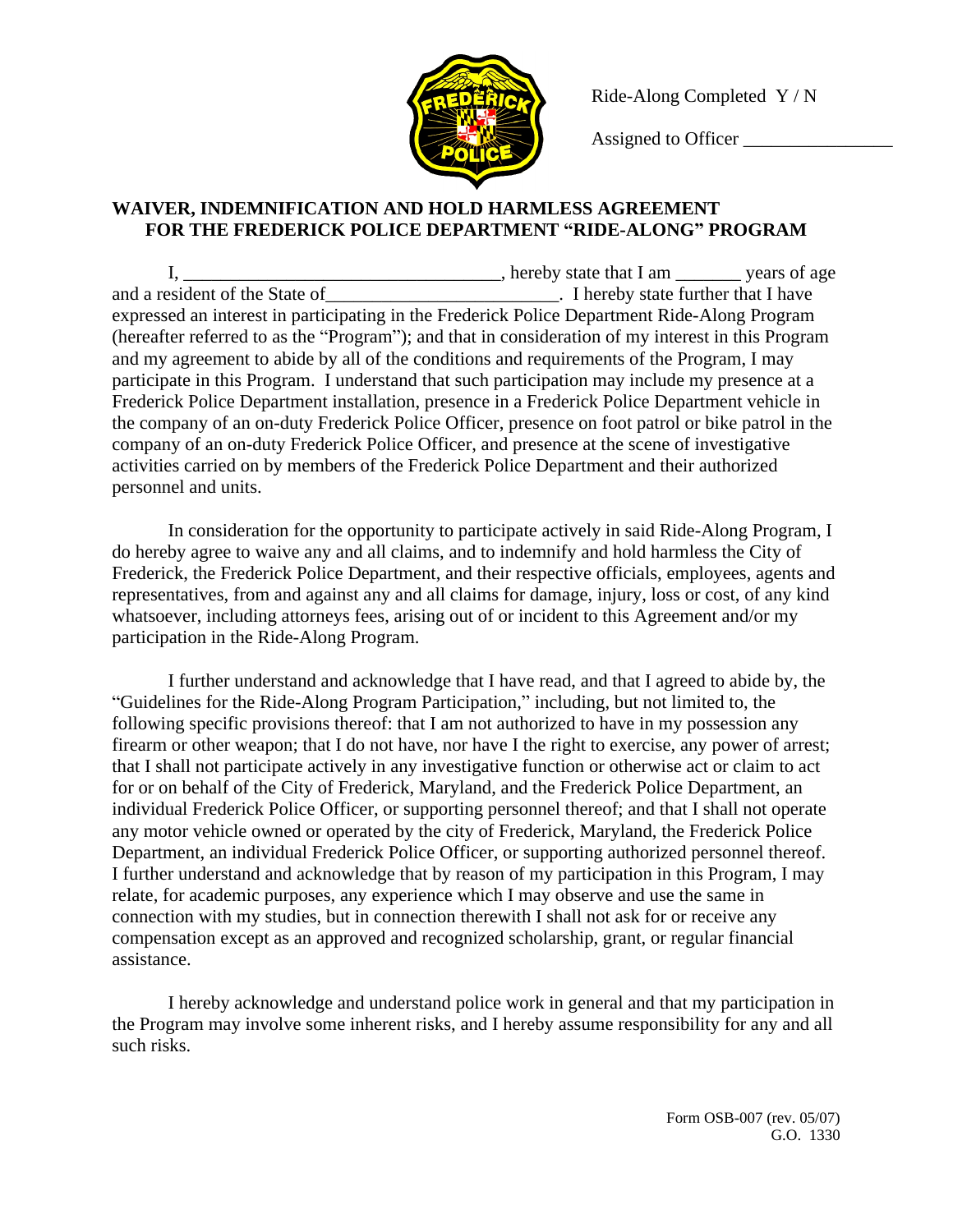IN WITNESS WHEREOF, I have, this \_\_\_\_\_\_\_\_\_ day of\_\_\_\_\_\_\_\_\_\_\_\_\_\_\_\_\_\_\_\_\_\_\_\_,

20\_\_\_\_\_, executed this Waiver, acknowledging that I have read and understand, and agree to, said Waiver.

> \_\_\_\_\_\_\_\_\_\_\_\_\_\_\_\_\_\_\_\_\_\_\_\_\_\_\_\_\_\_\_\_\_\_ **Ride-Along Participant Signature** \_\_\_\_\_\_\_\_\_\_\_\_\_\_\_\_\_\_\_\_\_\_\_\_\_\_\_\_\_\_\_\_\_\_\_ **Printed Name (First, Middle, Last)** \_\_\_\_\_\_\_\_\_\_\_\_\_\_\_\_\_\_\_\_\_\_\_\_\_\_\_\_\_\_\_\_\_\_\_\_  **Address** \_\_\_\_\_\_\_\_\_\_\_\_\_\_\_\_\_\_\_\_\_\_\_\_\_\_\_\_\_\_\_\_\_\_\_\_ \_\_\_\_\_\_\_\_\_\_\_\_\_\_\_\_\_\_\_\_\_\_\_\_\_\_\_\_\_\_\_\_\_\_\_\_ **Home Phone Work Phone** \_\_\_\_\_\_\_\_\_\_\_\_\_\_\_\_\_\_\_\_\_\_\_\_\_\_\_\_\_\_\_\_\_\_\_\_ **Date of Birth, Sex**

**Parent or Legal Guardian Signature**

\_\_\_\_\_\_\_\_\_\_\_\_\_\_\_\_\_\_\_\_\_\_\_\_\_\_\_\_\_\_\_\_\_\_\_\_

## **SCHEDULED RIDE-ALONG DATE & TIME**

|                                                                                                                  | on.                   | at           | Hours |
|------------------------------------------------------------------------------------------------------------------|-----------------------|--------------|-------|
| Shift Supervisor                                                                                                 | Date                  | Time         |       |
| $\Box$ General Public $\Box$ Family Member $\Box$ Police Volunteer $\Box$ Cadet $\Box$ Citizen Police<br>Academy |                       |              |       |
| APPROVING AUTHORITY:                                                                                             | Patrol/Unit Commander | DATE:        |       |
| This WAIVER shall expire on:                                                                                     |                       | hours.<br>at |       |